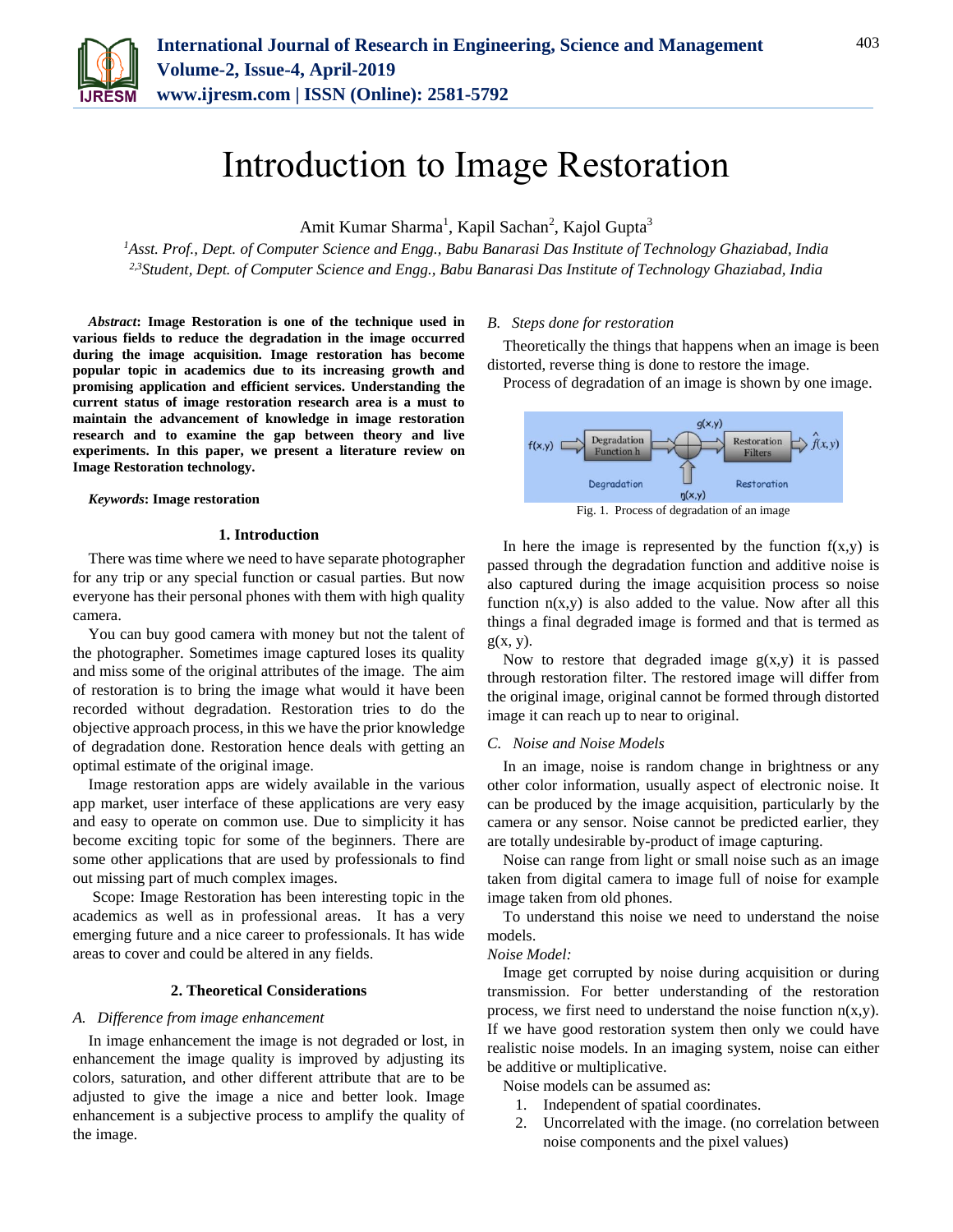

### **International Journal of Research in Engineering, Science and Management Volume-2, Issue-4, April-2019 www.ijresm.com | ISSN (Online): 2581-5792**

Noise models are of following types:

- 1. Gaussian noise (normal)
- 2. Rayleigh noise
- 3. Gamma noise (Erlang noise)
- 4. Exponential noise
- 5. Salt and Pepper noise (Impulse)
- 6. Uniform noise
- 7. Sinusoidal noise

#### *1) Gaussian Model*

Gaussian model is simple as it provides a good model of noise. These are very popular at times when the other entire model fails.



Fig. 2. Gaussian model

This particular model is very popular amongst all above mentioned noise models because of it is easy to implement and very easy to understand due to the symmetry of the graph.

#### *2) Rayleigh Noise*

Rayleigh model is not symmetric like the Gaussian model. The plot of the Rayleigh distribution can be shown as:



#### *3) Gamma Noise (Erlang noise)*

Gamma noise is similar to Rayleigh distribution. Gamma noise distribution always starts from zero.



Fig. 4. Gamma Noise (Erlang noise)

- *4) Exponential Noise*
	- Exponential noise has exponential shape.



#### *5) Salt and Pepper noise(impulse)*

These types of noise appear as black and white dots on the entire image.



#### *6) Uniform Noise*

This type of noise is uniform over a certain band of grey levels.



## *7) Sinusoidal Noise*

In the sinusoidal noise, images are usually corrupted by periodic noise due to electrical and electromechanical interface during acquisition.

#### **3. Applications**

Image restoration is a technique used in various fields. Nowadays, there are many fields related to the image, such as Medical Science, Construction site, Forensic Science etc.

#### *A. Medical Science Field*

Due to some reasons like in MRI and CT Scan there is need for a lot of precision and perfection for that, in the device there is an inbuilt feature to automatically detect the disturb images. Moreover, if we move towards the genetics and microorganism the images should be of less degradation and there should be